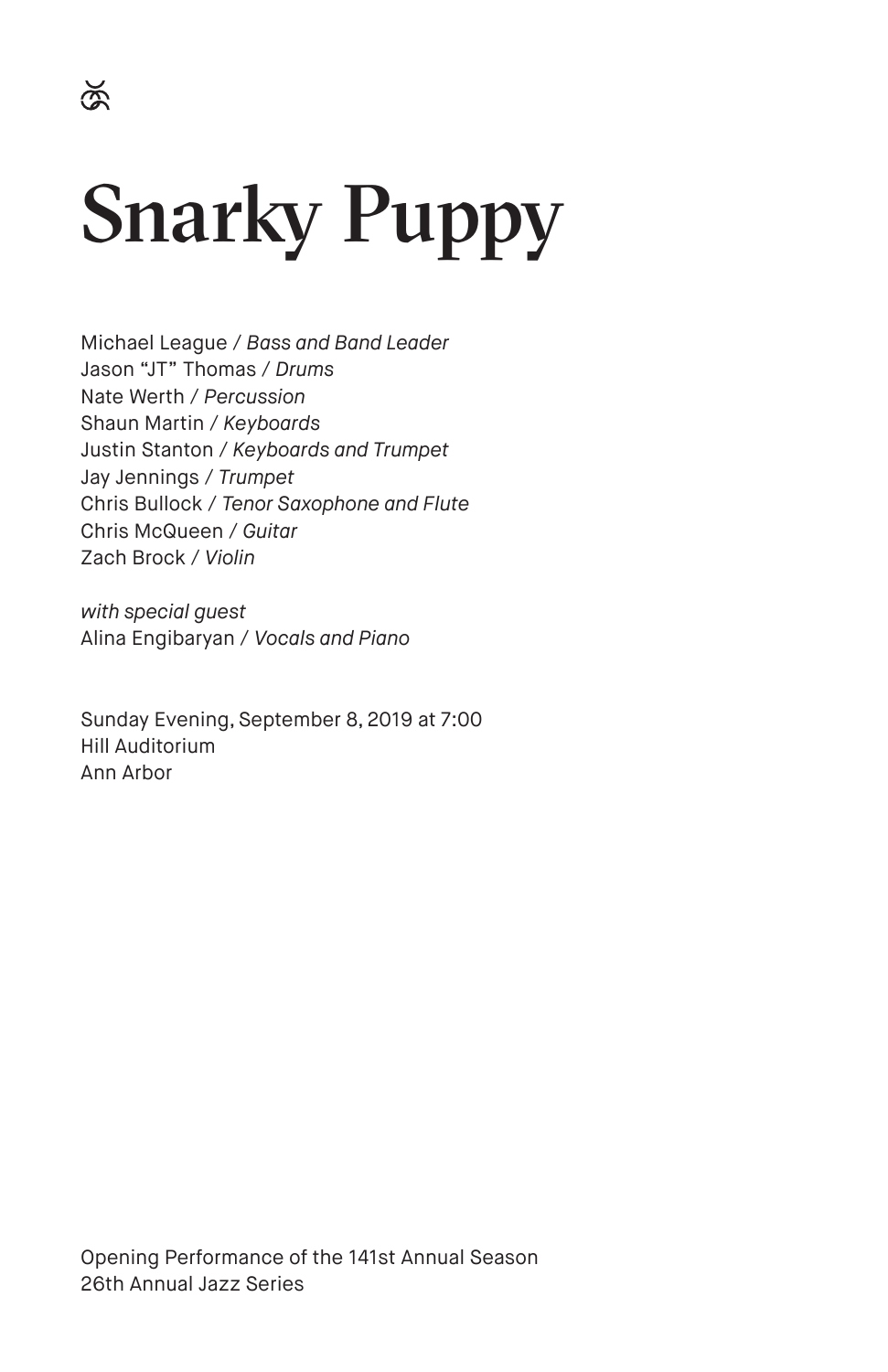This evening's performance is supported by Michigan Engineering, Elaine and Peter Schweitzer, and Imagine Fitness & Yoga.

This evening's performance is funded in part by JazzNet Endowment Fund.

Media partnership provided by WEMU 89.1 FM, WDET 101.9 FM, and Ann Arbor's 107one.

Special thanks to Ellen Rowe and the U-M Department of Jazz & Contemporary Improvisation for their participation in events surrounding this evening's performance.

Snarky Puppy appears by arrangement with Royal Artist Group.

In consideration of the artists and the audience, please refrain from the use of electronic devices during the performance.

The photography, sound recording, or videotaping of this performance is prohibited.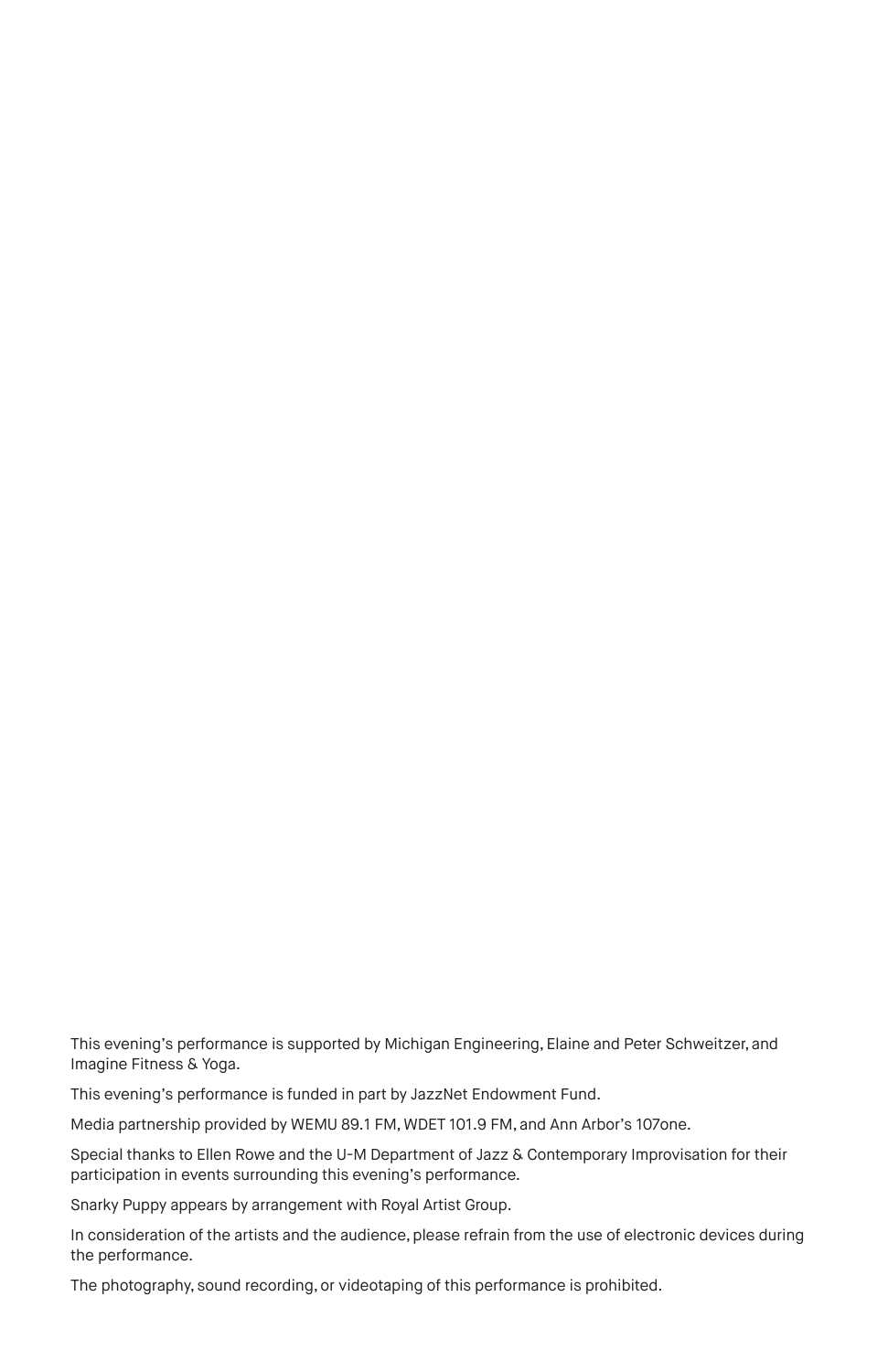#### **PROGRAM**

*This evening's program will be announced by the artists from the stage. There will be one intermission following Alina Engibaryan's opening set.*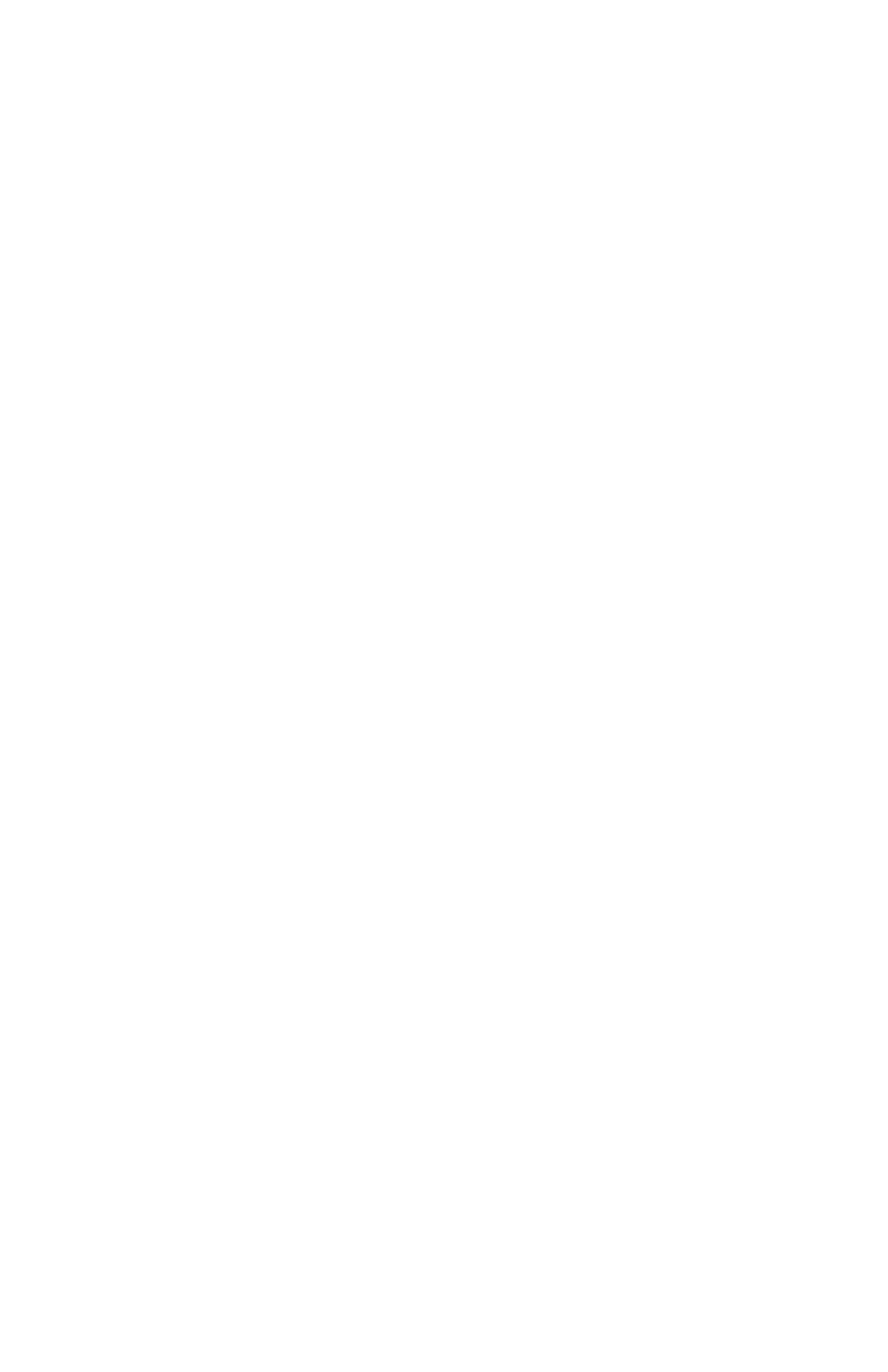#### **ARTISTS**

The last four years have brought dramatic changes for **Snarky Puppy**. After a decade of relentless touring and recording in all but complete obscurity, the Texas-bred/ New York-based quasi-collective suddenly found itself held up by the press and public as one of the major figures in the jazz world. But as the category names for all three of the band's Grammy Awards would indicate ("Best R&B Performance" in 2014, "Best Contemporary Instrumental Album" in 2016 and 2017), Snarky Puppy isn't exactly a jazz band. It's not a fusion band, and it's definitely not a jam band. It's probably best to take Nate Chinen of the *New York Times'* advice, as stated in an online discussion about the group, to "take them for what they are, rather than judge them for what they're not."

Snarky Puppy is a collective of sorts with as many as 25 members in regular rotation. They each maintain busy schedules as sidemen (with such artists as Erykah Badu, Snoop Dogg, Kendrick Lamar, and D'Angelo), producers (for Kirk Franklin, David Crosby, and Salif Keïta), and solo artists (many of whom are on the band's indie label, GroundUP Music). At its core, the band represents the convergence of both black and white American music culture with various accents from around the world. Japan, Argentina, Canada, the United Kingdom, and Puerto Rico all have representation in the group's membership. But more than the cultural diversity of the individual players, the defining characteristic of Snarky Puppy's music is the joy of performing together in the perpetual push to grow creatively.

The band was formed by bassist and primary composer Michael League in 2003, starting inconspicuously enough as a group of college friends at the

University of North Texas' jazz studies program. Three years later, a serendipitous intersection with the gospel and R&B community in Dallas transformed the music into something funkier, more direct, and more visceral. It was at this time that the group absorbed musicians like Robert "Sput" Searight (drums), Shaun Martin (keyboards), and Bobby Sparks (keyboards), and were heavily influenced by legendary keyboardist Bernard Wright (Miles Davis, Chaka Khan, Marcus Miller).

On *We Are*, the follow-up to **Alina Engibaryan**'s 2016 critically acclaimed debut *Driving Down the Road*, the Russian-born singer-songwriter chose to concentrate on making original music — and creating something far more personal. It marks a huge step forward for Ms. Engibaryan, the granddaughter of jazz drumming great Nikolay Goncharov and a budding singer since the age of two.

Helping Ms. Engibaryan along the way is Michael League, the label head of GroundUP Music and co-founder of the Grammy-winning collective Snarky Puppy, who arranged and produced *We Are*. Mr. League discovered the singer while touring the Netherlands, when Ms. Engibaryan was studying jazz vocals at the Prince Claus Conservatory.

Inspired by the likes of musical heroes Stevie Wonder, Kurt Elling, and Gregory Porter, as well as mentors such as J.D. Walter and the late Al Jarreau (who oversaw the 2015 Shure Montreux Jazz Voice Competition that Ms. Engibaryan won), her latest offerings are a beautifully diverse mix of traditional and contemporary jazz.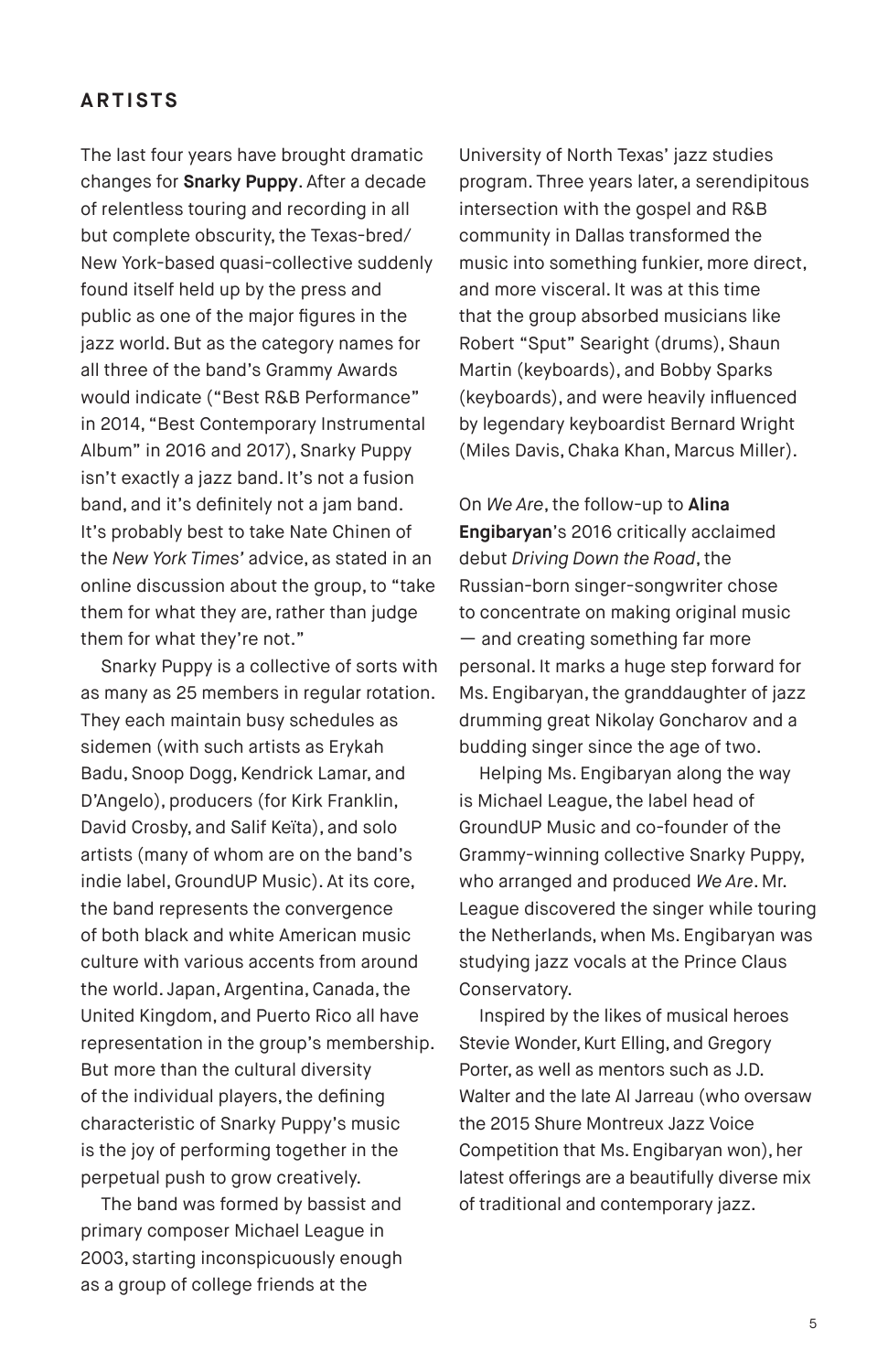## PROPELLING THE FUTURE

**At Michigan Engineering, we are turning science fiction into science fact.**

> Advanced spacecraft propulsion, robotics and artificial intelligence just scratch the surface of our scientific and technological leadership.

> Discover the future at engin.umich.edu



**MICHIGAN ENGINEERING** 

- *Skilled Instructors* **•**
- *Personal Attention* **•**
	- *Friendly* **•**
	- *Helpful* **•**
	- *Non-intimidating* **•**

*"Live the life you imagined"*

JESS & Y

#### *OPEN HOUSE!*

*Saturday, Sept. 14th 9AM to 1PM* **Sample Classes Every Hour**

*Stop by to get your pass for 2 weeks free!*

**3100 W. Liberty • Ann Arbor, MI • 734-622-8119** *imaginetnessandyoga.com*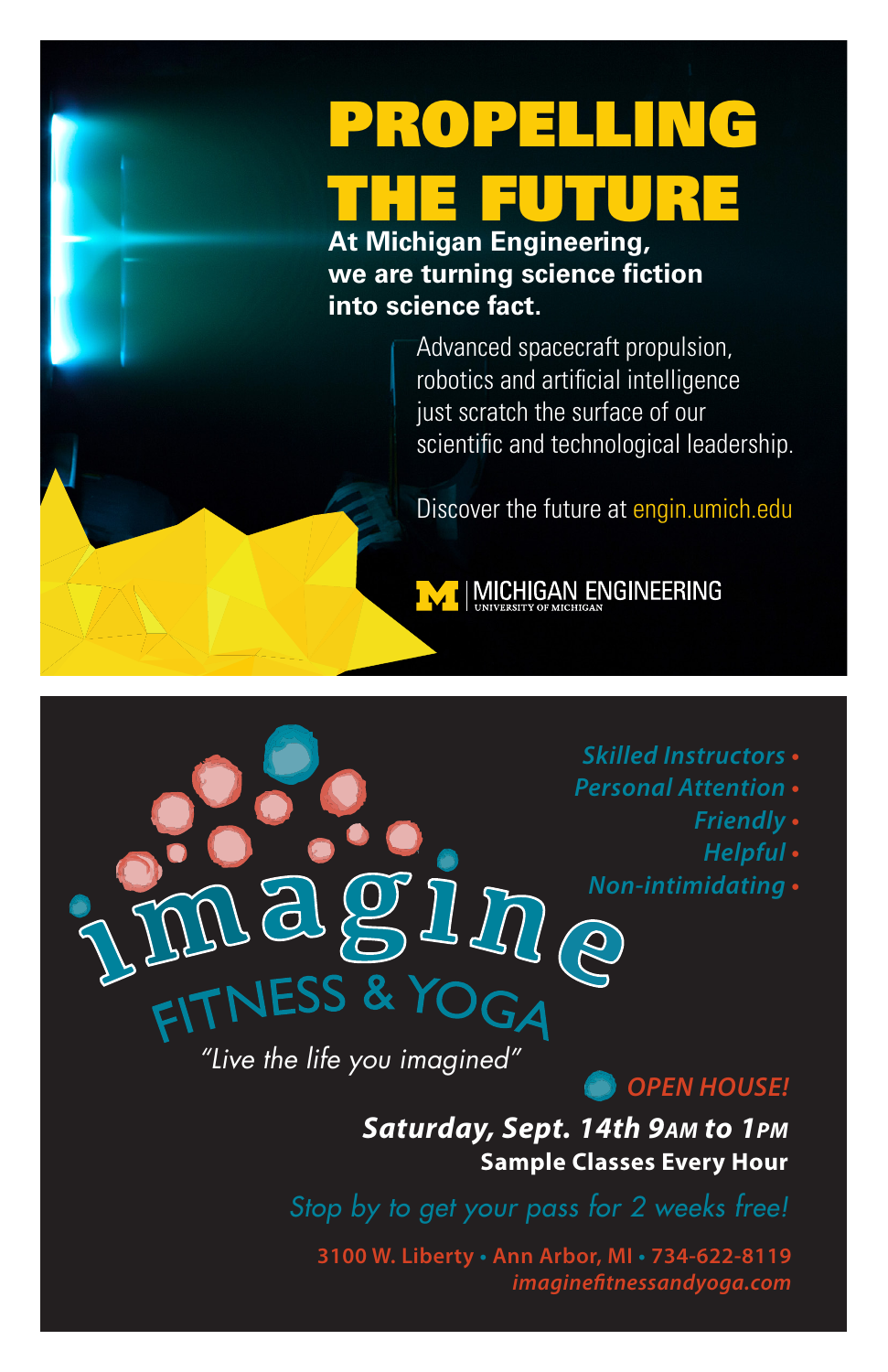#### **UMS ARCHIVES**

Tonight's performance marks **Snarky Puppy**'s second appearance under UMS auspices, following the band's UMS debut in March 2017 in Hill Auditorium. UMS welcomes **Alina Engibaryan** as she makes her UMS debut this evening.